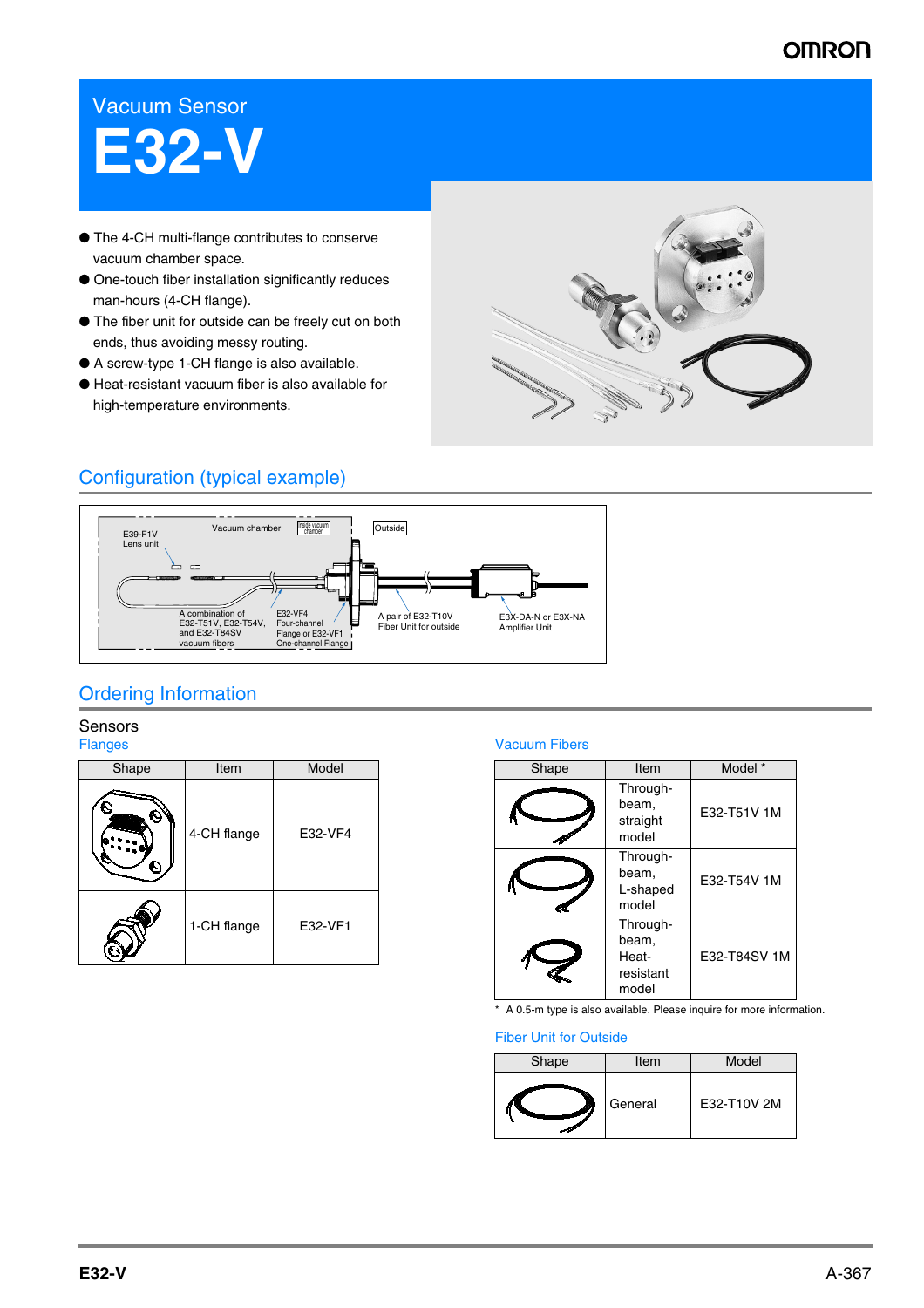## **OMRON**

### Accessories (Order Separately) Mounting Brackets **Lens Unit Contains a Structure Contains a Lens Unit Contains a Lens Unit**

| Shape | Model    | Quantity | Remarks                           |
|-------|----------|----------|-----------------------------------|
|       | E39-L54V | 2        | Can be used with<br>the E32-T54V. |

## Rating/Performance

| Number of<br>channels    |                      | 4                                                                   | 1 CH          |  |
|--------------------------|----------------------|---------------------------------------------------------------------|---------------|--|
| Item                     | Model                | E32-VF4                                                             | E32-VF1       |  |
| Leakage                  |                      | 1 x 10-10 $Pam3/s$ or less                                          |               |  |
| Ambient<br>temperature   |                      | Operating/storage: -25 to +55°C                                     |               |  |
| Material                 |                      | Stainless steel<br>Aluminum (A5056)<br>(SUS304)<br>Aluminum (A5056) |               |  |
|                          | Flange seal material | Fluoroelastomer (Viton)                                             |               |  |
| Weight<br>(Packed state) |                      | Approx. 280 g                                                       | Approx. 240 g |  |

| Shape | Model   | Quantity | <b>Remarks</b>                                                              |
|-------|---------|----------|-----------------------------------------------------------------------------|
|       | F39-F1V | 2        | Long distance lens unit:<br>Can be used with the E32-<br>T51V and E32-T54V. |

## Flanges **Fiber Unit for Outside**

|                            | Sensor type            | <b>Fiber Unit for Outside</b>              |  |
|----------------------------|------------------------|--------------------------------------------|--|
| Model<br><b>Item</b>       |                        | E32-T10V                                   |  |
| Standard length            |                        | 2 m (free cutting allowed)                 |  |
| Ambient temperature        |                        | Operating/storage: -25 to +70 $^{\circ}$ C |  |
| Permissible bending radius |                        | 25 mm min.                                 |  |
| Weight (Packed state)      |                        | Approx. 170 g                              |  |
|                            | Core                   | Acrylics                                   |  |
| Mate-<br>rial              | Sheath                 | Fluororesin                                |  |
|                            | <b>Protection tube</b> | <b>Black polyethylene</b>                  |  |

## Vacuum Fibers

| Sensor type               |                            |                                            | Vacuum-side fiber transmission type       |                                                |                             |  |
|---------------------------|----------------------------|--------------------------------------------|-------------------------------------------|------------------------------------------------|-----------------------------|--|
| Model<br>Item             |                            | E32-T51V                                   | E32-T54V                                  | E32-T84SV                                      |                             |  |
|                           | Standard length            |                                            | 1 m (no free cutting)                     |                                                |                             |  |
| Sen                       |                            | Super long-<br>distance mode:              | 250 mm                                    | 200 mm                                         | 600mm                       |  |
| sing<br>dis-              | When using the<br>E3X-DA-N | Standard mode:                             | 200 mm                                    | 130mm                                          | 480mm                       |  |
| tan-<br>ce                |                            | Super high-<br>speed mode:                 | 70 <sub>mm</sub>                          | 50 mm                                          | 180mm                       |  |
|                           | When using the E3X-NA      |                                            | $100 \text{ mm}$                          | 65 <sub>mm</sub>                               | 250 mm                      |  |
| Ambient temperature       |                            | Operating/storage: -25 to $+120^{\circ}$ C |                                           | Operating/storage: -<br>25 to $+200^{\circ}$ C |                             |  |
| Admissible bending radius |                            | 30 mm min.                                 |                                           | 25 mm min.                                     |                             |  |
| Weight (Packed state)     |                            | Approx. 180 g                              | Approx. 170 g                             | Approx. 180 g                                  |                             |  |
|                           | Core                       |                                            | Quartz                                    |                                                | Optical glass               |  |
| Ma-                       | Sheath                     |                                            | Fluororesin                               |                                                | Optical glass               |  |
| terial                    | Protection tube            |                                            | Fluororesin                               |                                                | Stainless steel<br>(SUS304) |  |
|                           | Fiber head/Connection tube |                                            | Aluminum (A5056) Stainless steel (SUS304) |                                                |                             |  |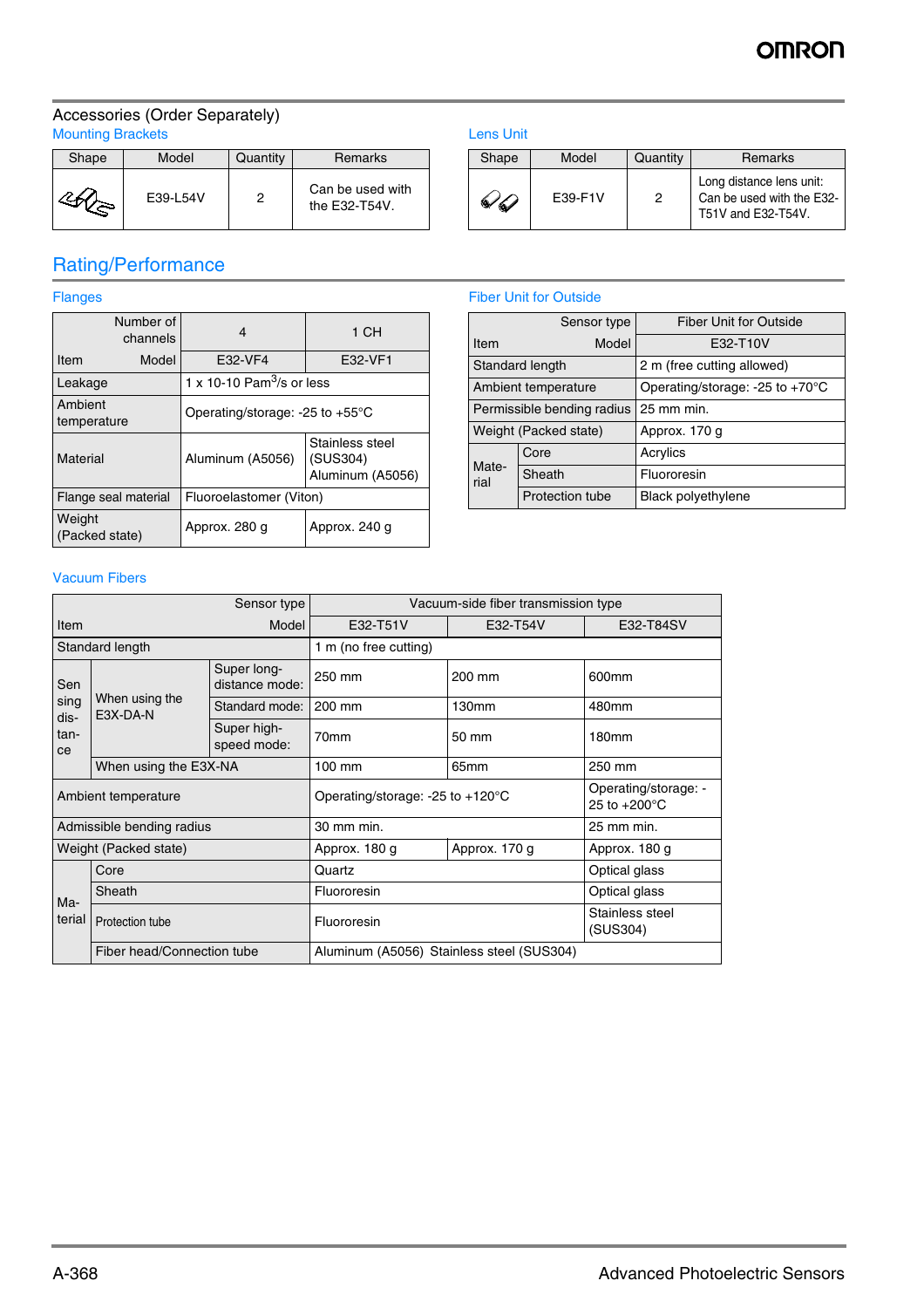### Lens Unit

| Sensor type         |                            |                                | Long-Distance Lens Units                   |          |
|---------------------|----------------------------|--------------------------------|--------------------------------------------|----------|
| Model<br>Item       |                            |                                | E39-F1V                                    |          |
| Applicable Fiber    |                            |                                | E32-T51V                                   | E32-T54V |
| Sens-               | When using the<br>E3X-DA-N | Super-long-dis-<br>tance mode: | 1280mm                                     | 630mm    |
| ing                 |                            | Standard mode:                 | 1000mm                                     | 500 mm   |
| dis-<br>tance       |                            | Super-high-<br>speed mode:     | 360mm                                      | 250 mm   |
|                     | When using the E3X-NA      |                                | 600mm                                      | 390mm    |
| Ambient temperature |                            |                                | Operating/storage: -25 to $+120^{\circ}$ C |          |
|                     | Weight (Packed state)      |                                | Approx. 5 g                                |          |
| Mate-<br>rial       | Housing                    |                                | Aluminum (A5056)                           |          |
|                     | Lens                       |                                | Optical glass                              |          |

## **Precautions**

Important

## Mounting

### **Cleaning**

Although Flanges, Vacuum Fibers, and Lens Units are cleaned before shipping, clean them with alcohol before use in high-vacuum chambers to make sure there is no foreign matter on them.

## Pulling and compression

Do not expose the fiber unit to pulling, compression, or other undo force (29.4 N or less).

## Dimensions (Unit: mm)

### Sensors Flanges

E32-VF4



Miscellaneous Application

This vacuum-proof fiber unit is used to detect various types of work in a high-vacuum and 120°C (in parts 200°C) high-tem-

perature chamber (vacuum chamber).

Note: 1 .Set the O-Ring V40 to come to the wall of the vacuum chamber on the atmosphere side. 2 .Mounting hole:38±0.5 mm